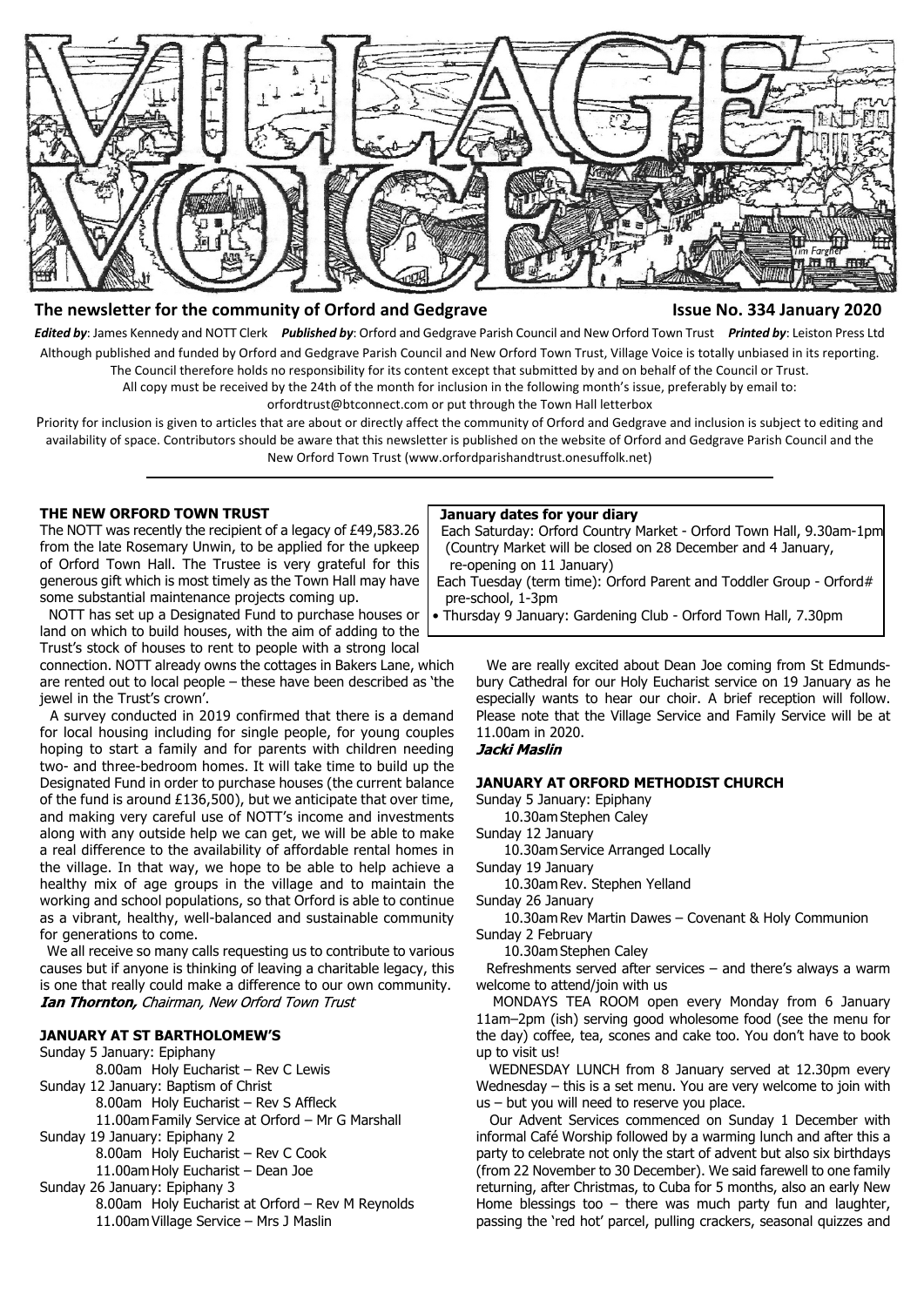afternoon chocolate cake, all much appreciated by everyone sharing the day.

 Our Nativity Service was truly wonderful – the children were all 'stars' of the morning, and each received a 'Christmas fun bag' – thank you to those who encouraged and guided them. Friends, family and visitors were amazed and held in awe throughout the morning. Christmas bookmarks were given to all and we appreciated the after-service refreshments too!

HAPPY NEW YEAR WISHES TO YOU ALL.

#### **Stephen Calev**

#### **ORFORD SPORTS AND RECREATION CLUB**

Hopefully by the time you read this, Christmas is well and truly under way. Don't forget the New Year's Eve party at the club with the 'Josh Gleed' Disco 8pm till late.

Events coming up in January:

- Regular club nights continuing on Friday, Sunday and Monday evenings, 7.30pm onwards for all your favourite activities, bar always available.
- Friday 17 January, as well as club night, we have Darts to keep you all enthralled.
- Saturday 25 January, live music from 'Lizard in a bottle' 8pm till late.
- Friday 31 January, Bingo night from 8pm.

 Don't forget the price reduction on drinks at the bar for members. If you are not a member, it's easy to join, just pay at the Club or see a Committee member. £10 a year for adults, £6 for 16-17 year olds, £2 for 12-15 year olds, and under 12 free (but must be accompanied by an adult). Club hire is £30 for members (with or without bar), £50 and £75 for non-members (with/without bar).

 From everyone at the club, Happy New Year to all. Mark Smy, OSRC Secretary, tel 450358

#### **ORFORD AND GEDGRAVE EMERGENCY GROUP**

The Group met recently to review events over the past year and to assess the current risks in our area. It would appear that we are being subjected to more extremes of weather with flooding due to excessive rainfall being a new factor in our area. It would also appear that following the recent torrential down pour no one was at personal risk although some properties were affected. The Group stands ready to help should there be serious flooding (particularly if personal safety is at risk) but, unlike flooding from the river, it is not obvious which properties may be affected. An idea would be for residents to let the Committee know (through the Town Hall Office) if they consider their property to be at risk and are likely to need help.

 With the setting up of the Good Neighbour Scheme it will be possible for the Group to liaise with the Scheme to help identify those residents who may be vulnerable or at risk in an Emergency situation.

 Following our meeting we heard that the mobile mast on the Broom was now operational with 4G facility. This will make communication easier in an 'event', particularly if normal phone lines are down. The Emergency Group has set up an internal WhatsApp group which will make it easier to communicate with one another.

 Elsewhere we have heard of power/gas failures. Should this (or any other emergency) occur in the Orford area, we would be ready to open the Town Hall and provide warmth and limited catering facilities.

 Finally, we reviewed the Emergency contact names, numbers and addresses. These are reproduced on the back page of this issue Village Voice. It is suggested that you retain this page for future reference. Lastly, we would repeat the advice on the back page: in the event of a life-threatening emergency call 999.

Michael Pearce, Chairman, Emergency Group

#### **ST BARTHOLOMEW'S CHRISTMAS BAZAAR**

The annual Church Christmas Bazaar was held on 30 November raised a total of £1644 for the church funds and for the Thomas Marshall Education fund. A big THANKS to everyone who worked so hard to make this popular event a success. We would particularly like to those who gave very generous raffle prizes including the following local businesses: Orford General Store, Pump Street Bakery, Orford Meat Shed, The Jolly Sailor, The King's Head, The Crown and Castle Hotel, The Crown at Snape, The Mixing Bowl and Pinneys of Orford.

**Caroline Gill, Orford PCC** 

#### **ORFORD GEDGRAVE & SUDBOURNE FLOWER SHOW 2019**

It may not have been the 100<sup>th</sup>, but it was another successful Flower Show. We had glorious weather and large numbers attending. The total numbers of entries in the competitions were up on the previous year, doubtless helped by a better growing season in 2019. And we re-introduced a popular event, the children's fancy dress parade.

 The total income for the Show was £8,662, almost half coming from contributions by Friends of the show. The balance largely came from donations on the gate, the raffle and the tombola. Thanks to everyone who contributed.

 The total expenses for the show were £7,622, the major items being the hire of the marquee, prizes and printing. There was, therefore, a surplus of £1,040.

 We have a policy of holding sufficient funds to cover the hopefully unlikely, but potentially disastrous, consequences of two consecutive complete wash-outs – in these uncertain climatic times, who can say it won't happen! The bank balance currently is £13,444, so there is room for the Flower Show to put funds behind other projects. We will be looking at replacing some of the kit and storage facilities required by the Show. We have also agreed to contribute £1,000 to the creation of a new children's play area in the church.

 This coming year, we have a few changes in the team putting on the Show. For many years, Stephen Worrall has organized the field set-up and events. He will be working with Gary Wingrove to hand over this responsibility for next year's Show. Also, Mike Sharkey who similarly has organized the tombola for many years is stepping down. As yet we don't have a replacement for Mike, so volunteers, please step forward! On behalf of everyone, I would like to thank Stephen and Mike for the splendid efforts they have put in over the years to support your Show.

Mike Redmond, Flower Show Committee

#### **LOCAL HISTORY: YET MORE ON THE OLD NAMES**

I was wrong to say, in the December Village Voice, that Bantoft's Meadow was 'behind the houses on Munday's Lane,' it was actually where the houses now are and right up to Front Street, except where the old cottages are. In the middle 1950s, Front Street has been remembered as being called 'Bond Street', right along to the King's Head from the School. The old cottage on the corner of Munday's Lane and Castle Lane was a café called Knott's Café and that corner was known as Knott's Corner.

#### **Wendy Roberts**

#### **THE PENINSULA PRACTICE JANUARY NEWSLETTER**

We would like to remind everybody that due to the merger between The Peninsula Practice and Church Farm Surgery patients will not be able to have bloods taken on 9 and 10 January at any branch site. Clinics on 13 January will finish at 4pm and only emergencies will be seen until 6.30pm.

 The surgery will be closed on Wednesday 22 January from 13.30-16-00 for a staff meeting.

Nicola Thompson, Medical Administrator, Peninsula Practice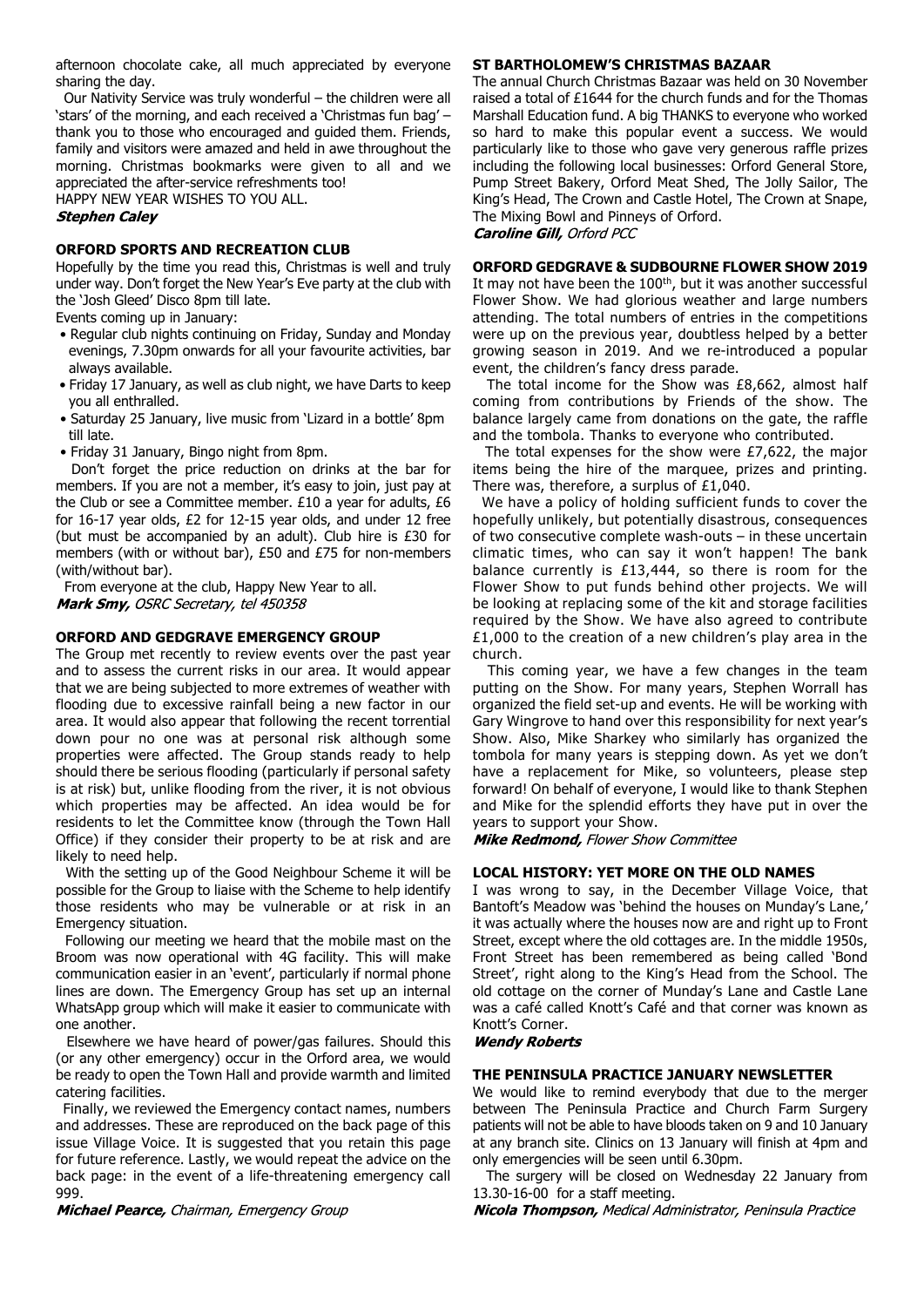#### **ORFORD AND DISTRICT GARDENING CLUB**

Our next open event:

Talk topic: Trees of Suffolk and Beyond...

Speaker: Gary Battell – Forestry Adviser for Suffolk CC Venue: Orford Town Hall Back Room

Date and time: Thursday 9 January 2020, 7.30 pm

Gary will give us a fascinating talk about our native trees, where they are happy to grow and also tell us about a new heritage tree planting initiative. He has vast experience and is passionate about trees.

 EVERYONE WELCOME. Do come and become a member for just £15 per annum or a guest  $@$  £4 per talk. New calendar year starting in January. Come along and join or contact Polly. Our AGM and Social Supper

 Word has it that this is now a major event in the local calendar! Over 40 members came to enjoy mulled wine, a very short AGM and a very tasty social supper. We celebrated an amazing year for our Club. We had six evening talks which ranged from 'A year in the Apothecary's garden' through talks on Monkey Puzzle Trees, Climbers, Creepers and Crawlers (a beautifully illustrated presentation), Shade-loving plants from a Hampton Court Flower Show nursery, Sweet Peas, including being able to purchase them, to 'Making the Most of Autumn' by Katie's Garden. Other events included a trip to Wyken Hall Gardens, a Workshop on Propagation, a delightful Garden Party in a local plantswoman's garden and a coach trip to RHS Hyde Hall. Our Flower Show stall was very successful as were visits to Ladybird nursery to hear about how they achieve growing and selling 650,000 plants a year. Last month saw a huge turn-out for Bob Flowerdew. Denise Smith was presented with the Eric Mason Shield.

 I am very pleased to say that most of our committee are happy to continue the great work but that Theresa Curtis is now standing down. Thank you very much to all of them and to Ken Yates our President and Maureen Ballentyne our Vice President.

Polly Sharkey, creativefutures98@btinternet.com, 01394 450959

#### **ORGAN EVENTS AT ST BARTHOLOMEW'S**

On Advent Sunday, 1 December 2019, Douglas Hollick gave an inspired recital of music by JS Bach and other German and French Baroque composers for whose music the church's magnificent Collins organ is especially suited. Douglas was a life-long friend of the late Peter Collins; he is a teacher, musicologist and a builder of early keyboard instruments such as clavichords and harpsichords; he shared his knowledge of the music of the period freely with the audience, and we all felt enriched not only by this but also by his meticulous playing which showed off the tone colours of the organ to good advantage.

 In an encore by JS Bach, Douglas inaugurated the organ's new 'Zimbelstern' stop. These stops were a feature of continental organs from the eighteenth century onwards. Literally meaning 'bell-star', the stop consists of a rotating shaft which engages with a set of small tuned bells, producing a tinkling sound which enhances Christmas music and, traditionally, the last verse of hymns where there is a 'doxology': 'Glory be to the Father, and to the Son, and to the Holy Ghost'… On the end of the shaft is a star which can be seen in the centre of the organ case, towards the top. You can view the Zimbelstern in action in this short video: http://bit.ly/orfordzim

 The next Celebrity Organ Recital will be at 4pm on Sunday 23 February. Catherine Ennis, director of music at St Lawrence Jewry, London, and Patron of Orford Organ Project, will return to St Bartholomew's, after her acclaimed performance in the Orford Organ Festival last May, with an exciting and varied programme which will be recorded by BBC Radio 3 and will form the basis of a CD recording  $-$  the first ever on this organ  $-$  to

be sold in aid of the Organ Fund and St Elizabeth Hospice. Booking details in the next issue of Village Voice. **Graeme Kay** 

#### **THE ORE & ALDE ESTUARY TRUST:**

Charity quiz night raises £44,000 for Save Our Suffolk Estuary campaign

An inter-estuary pub quiz, in aid of the AOET, which is raising money to protect the estuary towns, villages and farmland from flooding, featured 12 venues and more than 600 people competing in parallel pub quizzes on Friday 22 November.

 The community fundraising quiz 'So You Thought You Knew Suffolk' tested local knowledge and was hailed a roaring success. An army of enthusiastic volunteers co-ordinated by Clare Greenwell worked together with pub landlords to create a sparkling evening of entertainment.

 Local celebrity quiz masters included Nick Robinson, Maggi Hambling, Brad Jones and David Sheepshanks, who introduced the evening by a showing of a new Save Our Suffolk Estuary film explaining the need to maintain the estuary river walls.

 The top team was Up The Alde at The Plough and Sail in Snape. Trustee and Funding Group chair, Professor Jane Maxim said they were 'absolutely delighted' at the response to the quiz, which was previously run in 2017 when it raised £42,500. Thanks to match funding and the support of local sponsors Best of Suffolk and Pinney's of Orford, all of the £44,000 raised will be used to upgrade flood defences.

 One of the volunteer quiz hosts, Mary James, owner of Aldeburgh Bookshop and resident of Snape said '26 homes and 2 pubs, including The Crown, flooded in Snape back in December 2013 during the storm surge. It was frightening to watch the speed of the water rising up and witnessing the devastation it caused.'

 The money donated to the AOET will be used as part of the Save Our Suffolk Estuary campaign which supports the upgrade of vital flood defences of the River Alde and Ore to protect the area's economy, homes and landscape from floods, such as those of 2013 and also January 1953, when the streets of Aldeburgh were flooded and 41 people lost their lives in Suffolk.

 A detailed, costed programme of works by the East Suffolk Internal Drainage Board shows £26.9 million is needed to upgrade the river defences throughout the Alde and Ore Estuary over the next 6 to 8 years, with £12m to be raised through voluntary donations from the local community, applications to charitable foundations and the support received from local businesses. Emma Lloyd, Relish PR

#### **SUFFOLK FLY TIPPING CAMPAIGN**

The Suffolk Waste Partnership, which consists of all the Suffolk Councils including the County and partners, have been working on a project aimed at reducing fly tipping in Suffolk. This project builds on the work originally designed in Hertfordshire and has since been used across the country. The SCRAP fly-tipping campaign is aimed at residents and businesses whose waste is sometimes fly-tipped by unlicensed operators. It aims to remind people that they should only allow licensed waste carriers to take waste away for them.

 Don't be caught out by rogue traders. If someone on social media offers you a deal that seems too good to be true to take your waste away – It probably is! Find out what you need to know on our website before hiring anyone. Fly-tipping is a crime. That's why Suffolk councils and partners are all working together to #SCRAPflytipping.

For more information, head to the website: https://www.suffolkrecycling.org.uk/fly-tipping

**Gemma Holt, Assistant Waste Management Officer Waveney** Norse, Suffolk Coastal Norse